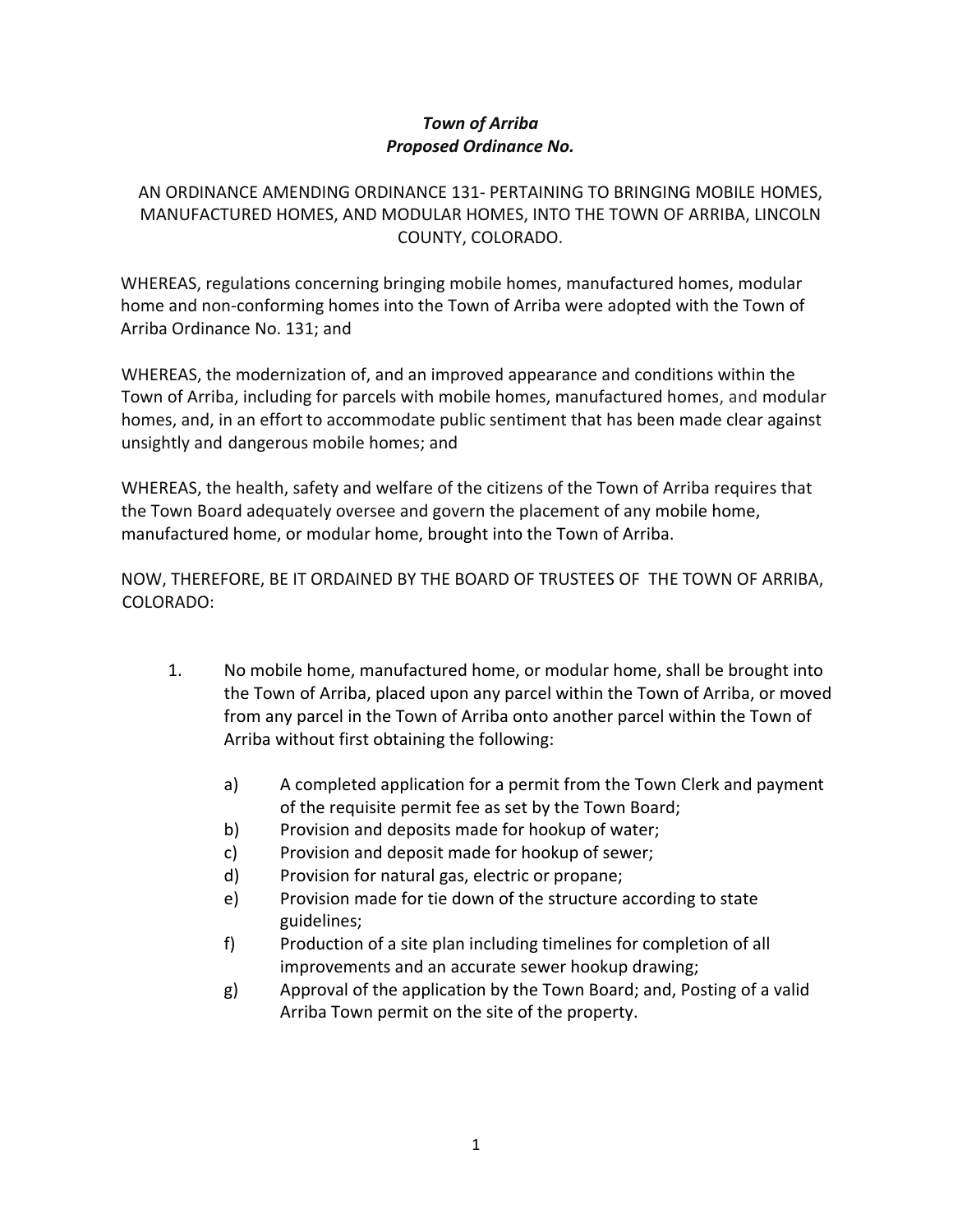- 2. No mobilehome, manufactured home, or modular home brought into the Town of Arriba or placed in the Town of Arriba or moved from any parcel in the Town of Arriba onto another parcel within the Town of Arriba may be older than thirty (30) years past the date of manufacture. Any manufactured home shall bear an insignia of approval from the U.S. Department of Housing and Urban Development, and be constructed to state and federal requirements after June 15, 1976.
- 3. Any mobilehome, manufactured home, or modular home, proposed to be brought into the Town of Arriba must be in good repair and structurally safe, and must be inspected by a licensed inspector approved by the Town.
- 4. Any mobile home, manufactured home, or modular home, must be connected to town water, and town sewer, and other proper utilities within 60 days of being placed on any parcel within town.
- 5. The Town Board, after prior public notice and publication, the cost of which shall be paid by Applicant in advance, may grant a variance allowing variation from strict compliance with the specific requirements of this Ordinance.
- 6. In its discretion, the Town Board may request additional reasonable information or evidence to be provided from the Applicant in support of the Application which may include, without limitation, photographs, inspection reports, receipts, title records and other information which the Town Board deems reasonable and convenient to aid in its determination and decision regarding the Application. In such a case, the Applicant shall provide all requested information or evidence within sixty days of the request.
- 7. The Town Board will review and assess all applications under this Ordinance within 90 days of the date of submission of a complete application. Applications shall only be approved by a majority vote of the Town Board.